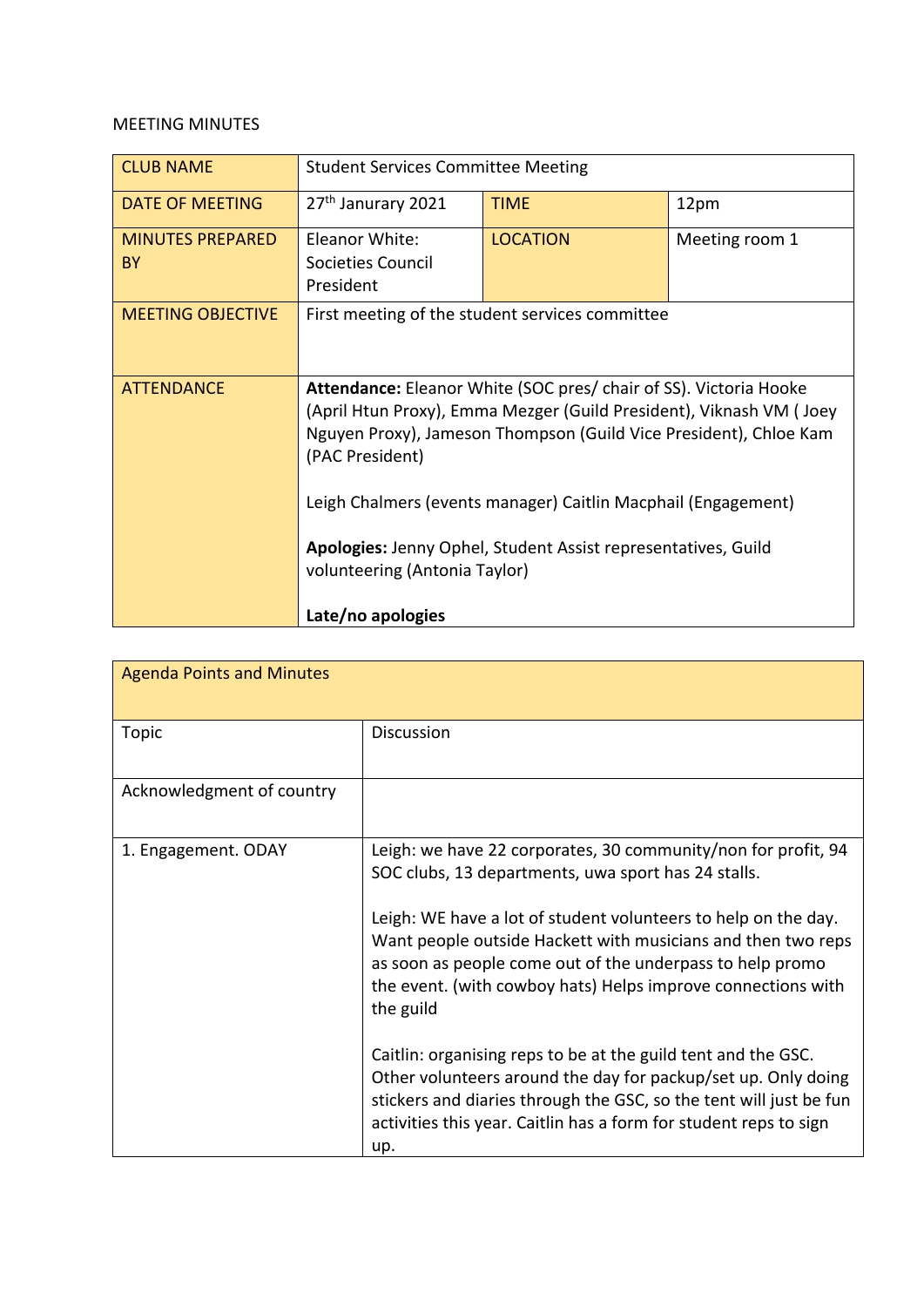|                   | Eleanor: do you want just guild council or committees as well?                                                                                                                                                                                                                                                                                           |
|-------------------|----------------------------------------------------------------------------------------------------------------------------------------------------------------------------------------------------------------------------------------------------------------------------------------------------------------------------------------------------------|
|                   | Caitlin: everyone is welcome, as many as we can get.                                                                                                                                                                                                                                                                                                     |
|                   | leigh; got a bunch of fun free stuff, frisbees, diaries, etc. Staff<br>will probably help out on the day too.                                                                                                                                                                                                                                            |
|                   | Caitlin: TAV will be doing free cheeseburgers too. We have<br>table tennis and a photo opp in the guild tent. Mainly going to<br>be super fun stuff. Right next to the merch popup shop too<br>which is extremely important that it does well. Would be good<br>to get clubs to post information about their activities into the<br>actual fb event too. |
|                   | Leigh; getting big signage this year, directions, stickers etc but<br>will be general entertainment on oak lawn too.                                                                                                                                                                                                                                     |
|                   | Emma: do we have a guild gopro? Could we stick one on a dog?                                                                                                                                                                                                                                                                                             |
|                   | Caitlin: we could stick it on daisy and it would be the longest<br>video ever! Maybe we could speak to joey.                                                                                                                                                                                                                                             |
|                   | Eleanor: club signups close tomorrow. Are there rules and<br>restrictions on what clubs can do?                                                                                                                                                                                                                                                          |
|                   | Leigh: COVID restrictions result in no slippery-dips, anyone<br>doing cooking will be contacted etc and we will be following all<br>of the COVID guidelines - having lots of sanitising stations and<br>having COVID marshals.                                                                                                                           |
|                   | Eleanor: does the map of clubs go out super early?                                                                                                                                                                                                                                                                                                       |
|                   | Leigh; once the applications close we can work on sending it<br>out ASAP.                                                                                                                                                                                                                                                                                |
|                   |                                                                                                                                                                                                                                                                                                                                                          |
|                   |                                                                                                                                                                                                                                                                                                                                                          |
| 2. Student Assist | Sent in apologies, will be at the next meeting                                                                                                                                                                                                                                                                                                           |
| 3. Events         | Leigh:                                                                                                                                                                                                                                                                                                                                                   |
|                   | Guild on the green<br>On Tuesday- having student reps helping out                                                                                                                                                                                                                                                                                        |
|                   |                                                                                                                                                                                                                                                                                                                                                          |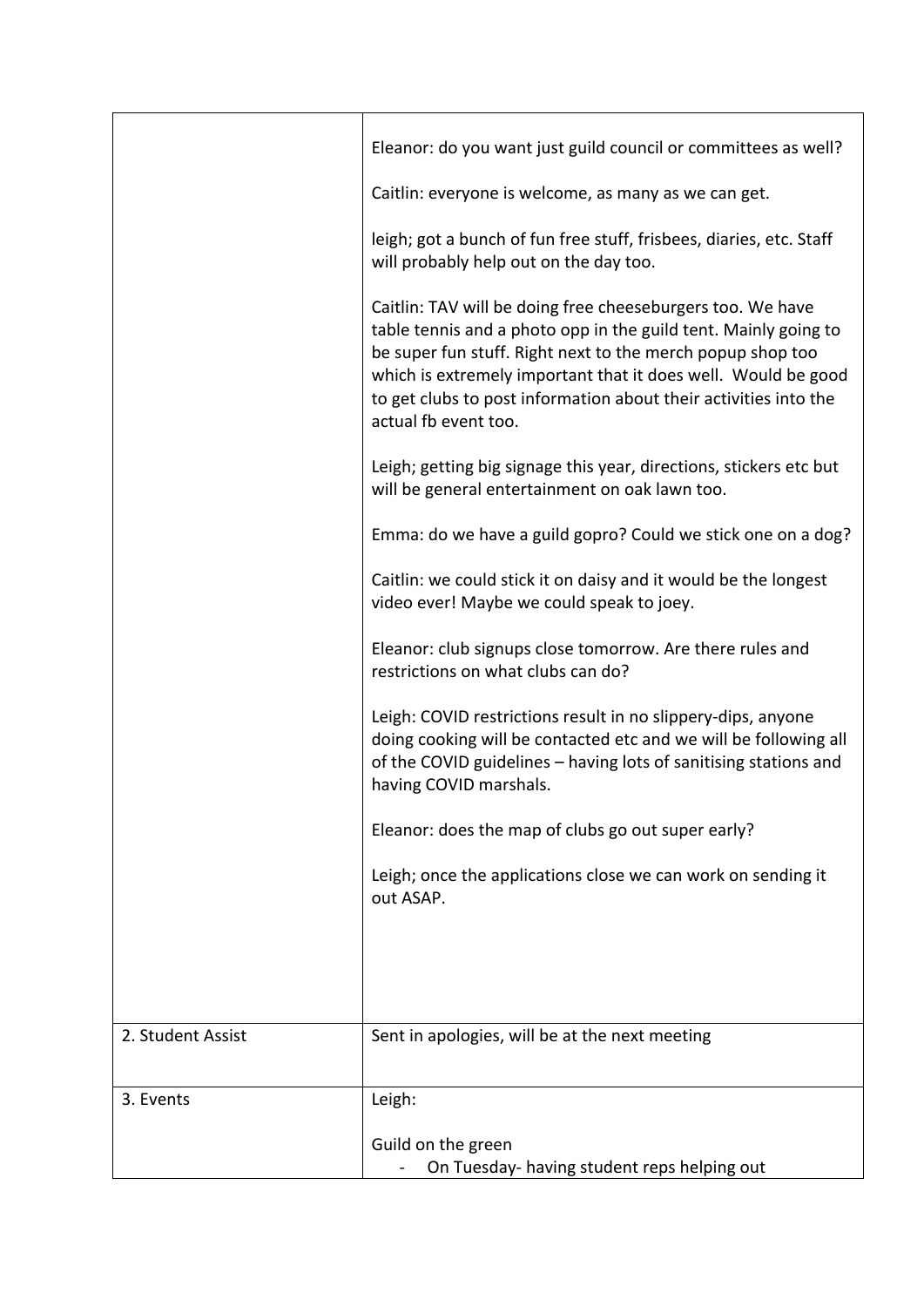| PAC speed friending, ISD aussie food tasting, welfare,<br>pride, access, sports, ed, whole bunch doing stalls.<br>Alpacas coming back, the royal croquet club is coming<br>$\blacksquare$<br>too which will be pretty fun. Reptiles coming back, free<br>icecream and popcorn. Got a fun DJ coming down too.<br>Guild tent will be there too - basic idea is to meet the<br>guild too<br><b>Block party</b><br>Been registered with the city of perth. Friday the 12 <sup>th</sup><br>march. Allowed to do events under 1500 people.<br>Band: Great Gable, going to set up outside on oaklawn.<br>Going to have a silent disco in the ref and in the tav, its<br>going to turn into a warehouse rave.<br>Thoughts on putting a blacklight in the tav for UV paint,<br>but this idea was shut down.<br>Monday weekly wellness<br>Two hours (9-11am). Free fruit and free masseuses. Also<br>some music too. |
|------------------------------------------------------------------------------------------------------------------------------------------------------------------------------------------------------------------------------------------------------------------------------------------------------------------------------------------------------------------------------------------------------------------------------------------------------------------------------------------------------------------------------------------------------------------------------------------------------------------------------------------------------------------------------------------------------------------------------------------------------------------------------------------------------------------------------------------------------------------------------------------------------------|
| Going to be in the grove.                                                                                                                                                                                                                                                                                                                                                                                                                                                                                                                                                                                                                                                                                                                                                                                                                                                                                  |
| Tav quizzes<br>Beefed up and still happening.                                                                                                                                                                                                                                                                                                                                                                                                                                                                                                                                                                                                                                                                                                                                                                                                                                                              |
| Guild ball<br>Pencilled in for the 24 <sup>th</sup> September in the hall<br>Having to work around when elections are so this date<br>is tennantite.<br>Movies on oak lawn<br>Movies on oak lawn in April on Wednesday, 6pm, free<br>popcorn etc<br>We have to pick the movies<br>Advertising<br>More guild advertising around campus for guild events,<br>but spaces are extremely limited.<br>Live music in the tay<br>Chill guitar musicians in the tav every Friday evening.<br>End of semester party<br>Potential date but planning will begin later. Interested<br>to see what the clubs decide to do, would prefer to give<br>it to the clubs to do.<br>Potential ideas for other events<br>chilli festival                                                                                                                                                                                         |
| Pints and pups<br>Christmas in July in the Tav                                                                                                                                                                                                                                                                                                                                                                                                                                                                                                                                                                                                                                                                                                                                                                                                                                                             |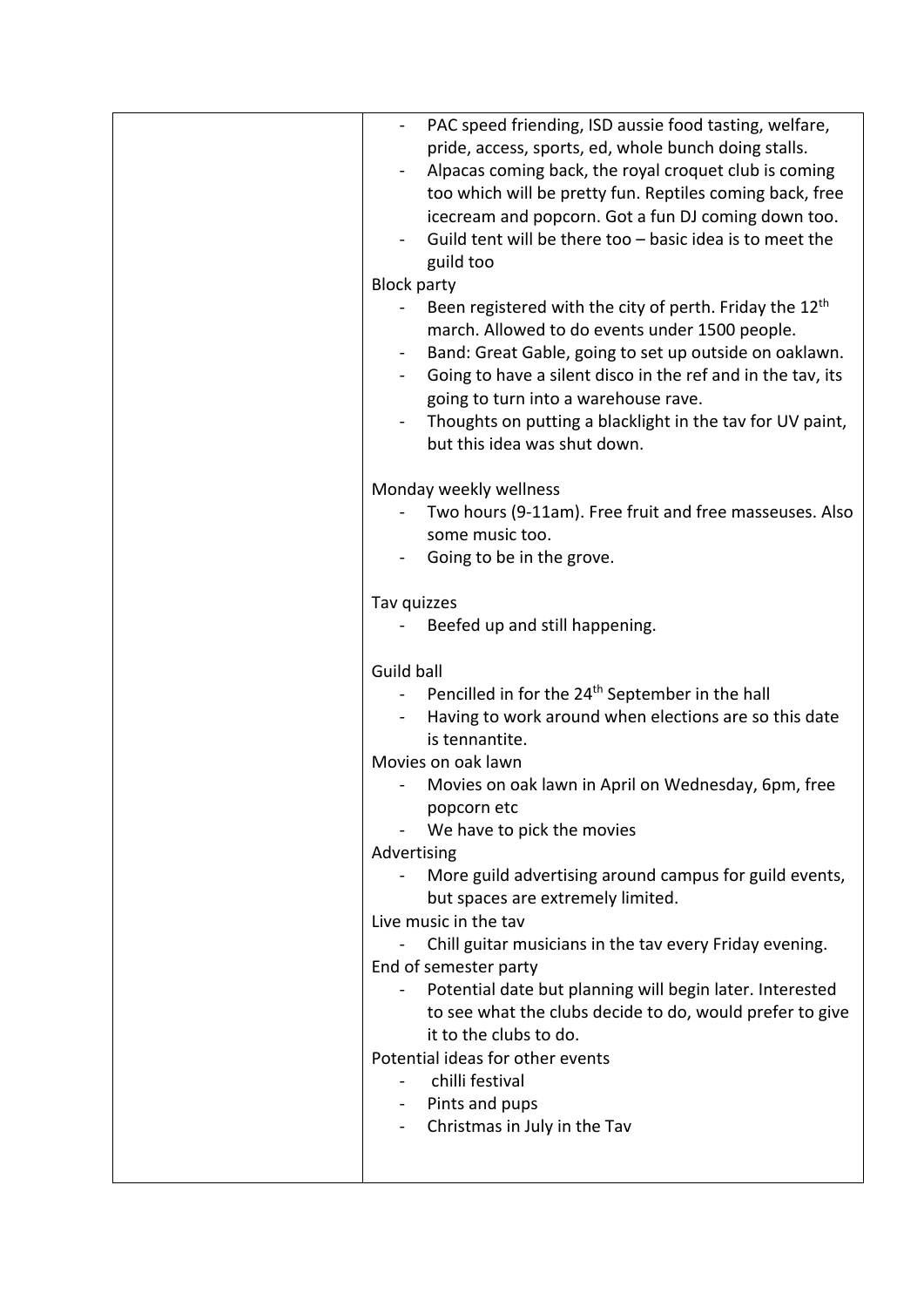| 4. Volunteering            | Update us in next meeting                                                                           |
|----------------------------|-----------------------------------------------------------------------------------------------------|
| 5. projects form last year | Student services survey. Getting results from Caitlin and jenny,<br>getting the results after ODAY. |
| 6. general business        | Nothing to note.                                                                                    |
| 7. next meeting            | After ODAY.                                                                                         |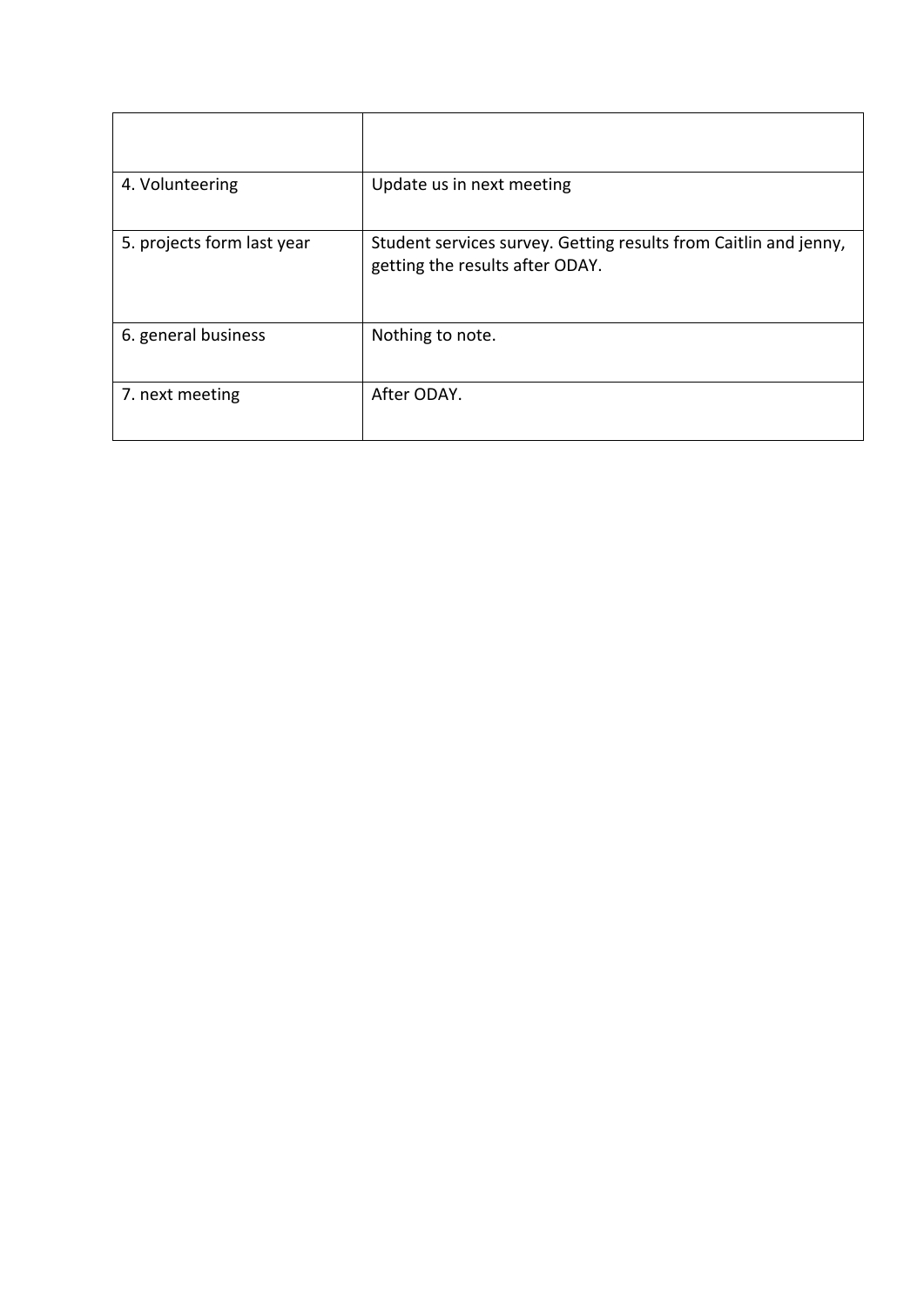## STUDENT SERVICES MEETING MINUTES

| <b>NAME</b>                   | <b>Student Services Committee Meeting</b>                                                    |                                                                                                                                  |                |
|-------------------------------|----------------------------------------------------------------------------------------------|----------------------------------------------------------------------------------------------------------------------------------|----------------|
| DATE OF MEETING               | $11th$ June 2021                                                                             | <b>TIME</b>                                                                                                                      | 12pm           |
| <b>MINUTES PREPARED</b><br>BY | Eleanor White SOC<br>President                                                               | <b>LOCATION</b>                                                                                                                  | Meeting Room 1 |
| <b>ATTENDANCE</b>             | Thompson, Zoe Whickham<br>proxy: Viknash VM (for Joey Nguyen)<br>Apologies: Jameson Thompson | Attendance: Eleanor White, Emma Mezger, April Htun, Chloe Kam,<br>Staff: Caitlin MacPhail, Leigh Chalmers, Antonia Taylor, Alana |                |

| <b>Agenda Points and Minutes</b> |                                                                                                                                                                                                                                                                                                                                                                                                                                          |
|----------------------------------|------------------------------------------------------------------------------------------------------------------------------------------------------------------------------------------------------------------------------------------------------------------------------------------------------------------------------------------------------------------------------------------------------------------------------------------|
| Topic                            | Discussion                                                                                                                                                                                                                                                                                                                                                                                                                               |
| 1. Acknowledgment of<br>Country  |                                                                                                                                                                                                                                                                                                                                                                                                                                          |
| 2. Engagement Department         | New Merchandise order being finalised, finishing up online<br>shopping website.<br>Lots of event promotion, SO FRESH competitions on the<br>Instagram, less traditional ways of promoting the events that<br>appear to be working.<br>Will be looking for sponsorship of the diaries and updating the<br>best units guide, best visited pages on the website.<br>Looking at getting some new prizes and give aways for ODAY<br>next year |
| 3. Events                        | End of Semester party tonight in the TAV<br>Exams RnR, came out of leighs welfare budget. 2000 pieces of<br>fruit and lots of people coming through the animal locations.<br>Will do again next year in exams.<br>Guild on the green – Tuesday of orientation week. Reaching out<br>to the departments and bringing down the spinny wheel.                                                                                               |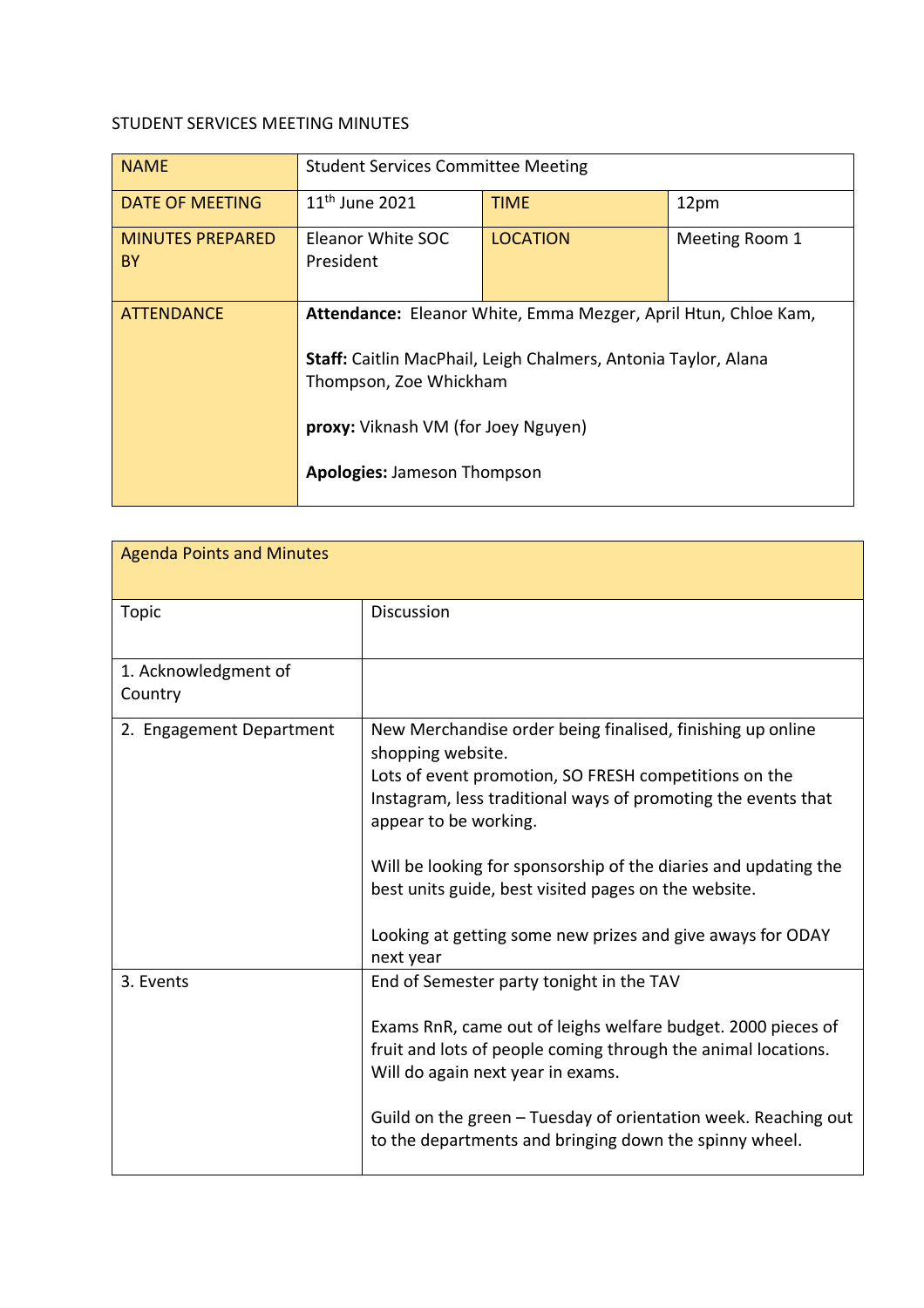|                     | Producing an ask me anything with the guild president and ISD<br>president, It is aimed to international students that aren't on                         |
|---------------------|----------------------------------------------------------------------------------------------------------------------------------------------------------|
|                     | campus.                                                                                                                                                  |
|                     | <b>BALL: DATE CHANGE. 8th October.</b>                                                                                                                   |
|                     | Theme – discussed but not minuted for the sake of<br>confidentiality                                                                                     |
| 4. Volunteering     | Launched winter holidays and is almost booked up!! 200<br>bookings!!                                                                                     |
|                     | There will be a website update and integrate with the new<br>guild page.                                                                                 |
|                     | Lots of discussion re relay for life $-$ considering new locations of<br>riley oval as the event has outgrown oak lawn.                                  |
|                     | Change over of the volunteering chair to Marcus, so having an<br>end of semester thank you to all who are moving on!                                     |
| 5. Student assist   | Everything going well, quiet 10 days. Was a huge 3 weeks<br>leading up to exams.                                                                         |
|                     | Listening circle going well. Indian students support group is<br>going well and there is one more session scheduled.                                     |
|                     | Training to complete to be a sexual assault disclosure officer as<br>there is only 2 across the whole university,                                        |
|                     | Carer support group starting next semester                                                                                                               |
|                     | Start another international students support group for<br>semester two that would be promoted much better that should<br>be more widely participated in. |
|                     | Soup and support in august! Went really well last time.                                                                                                  |
| 6. general business | Updates in SLT.                                                                                                                                          |
|                     | Redoing the whole system. There wont be any new trainings in<br>the second semester, but there will be new ones in November                              |
|                     | Confusion re who should be working with clubs and<br>departments. Clarification that clubs are welcome to                                                |
|                     | collaborate with departments but are under no obligation to.                                                                                             |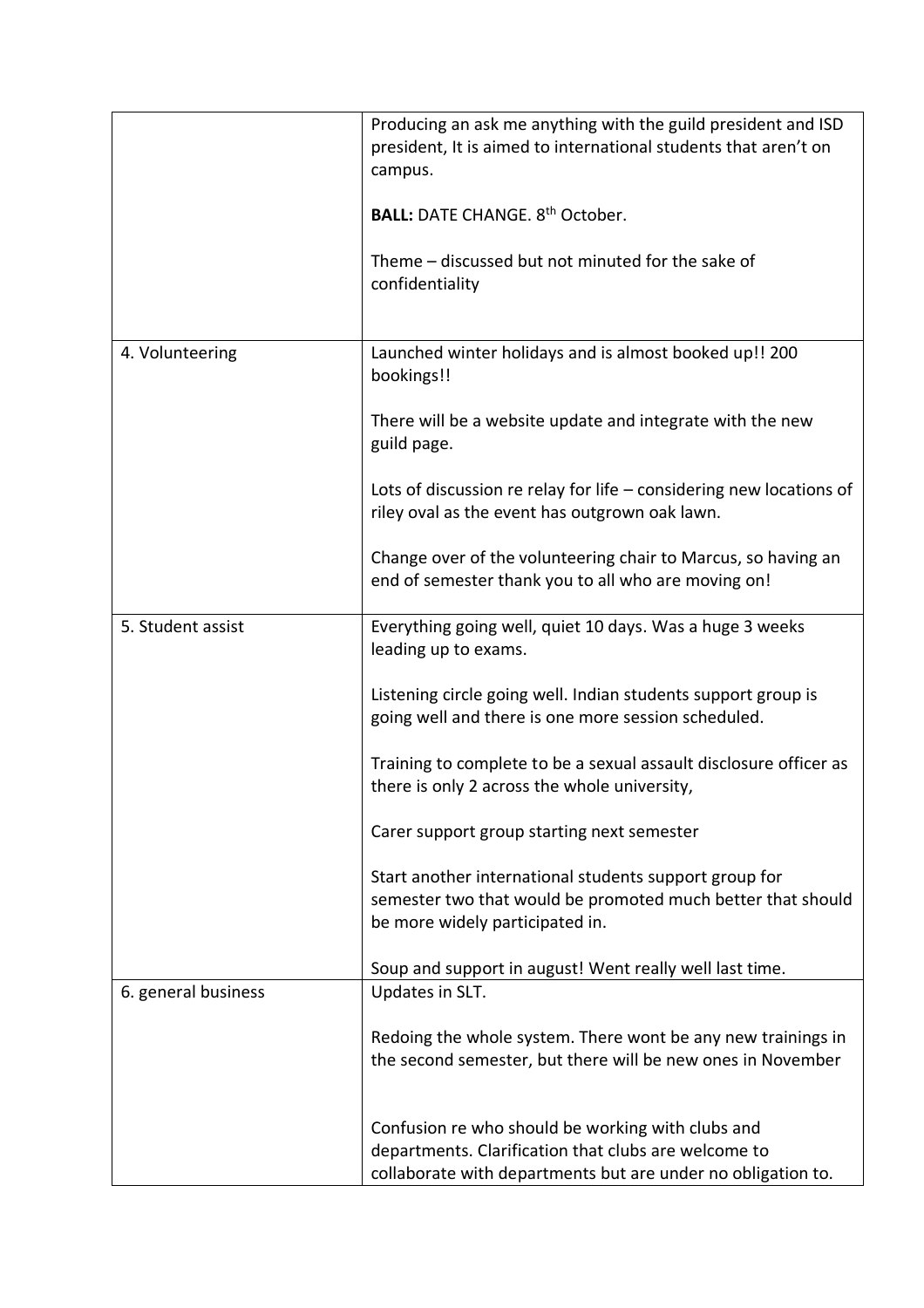| Discussion of Welfare x legacy issue that appears to have<br>produced some confusion, and that this was a unique case to<br>which should not have occurred.                                                    |
|----------------------------------------------------------------------------------------------------------------------------------------------------------------------------------------------------------------|
| India week planning to organise events, having a meeting next<br>week (emma and leigh) to discuss delegation. 9-13 <sup>th</sup> august.<br>The Indian Consulate has reached out and wishes to<br>collaborate. |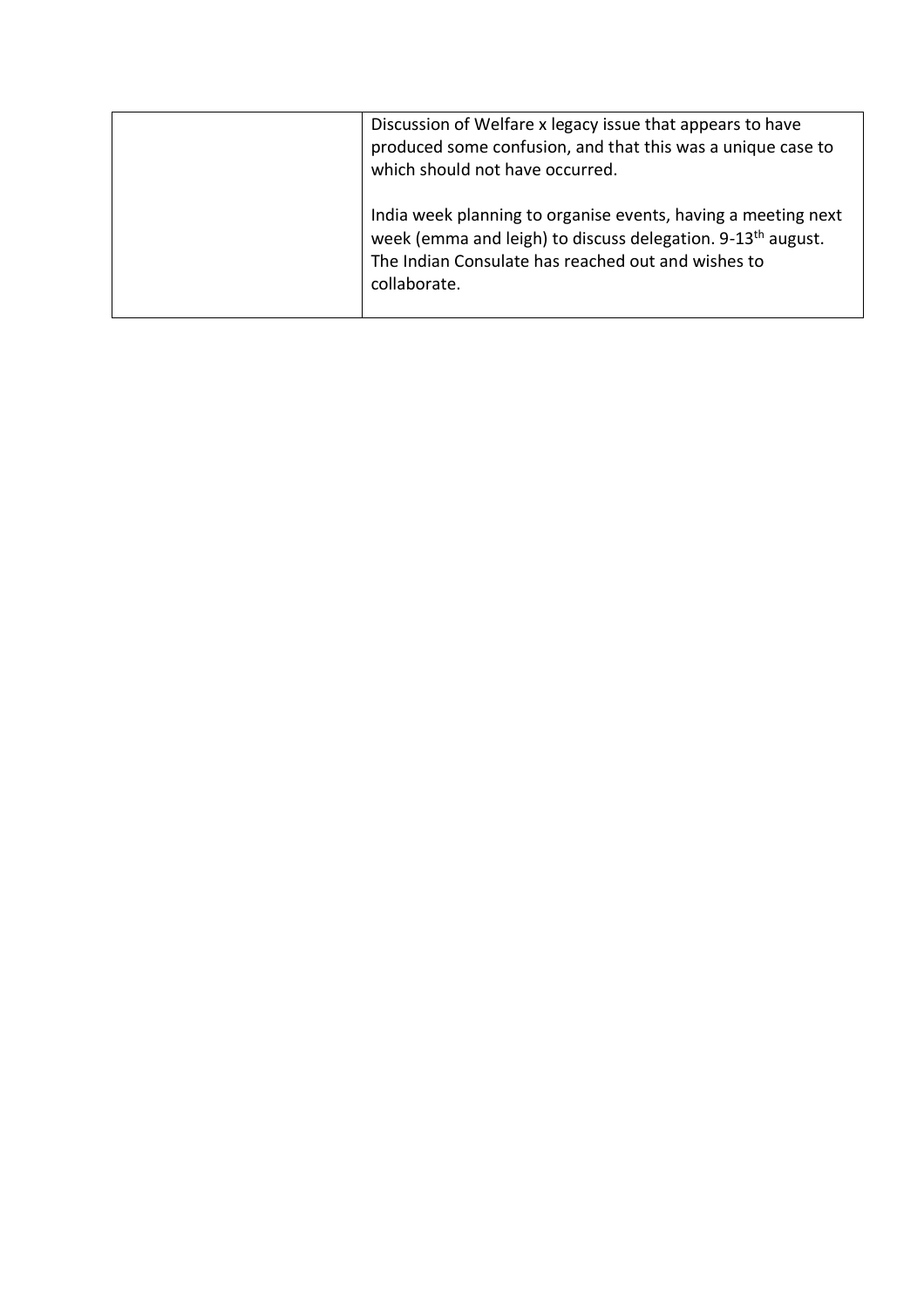## MEETING MINUTES

| <b>CLUB NAME</b>              | <b>Student Services Committee Meeting</b>                                                                 |                 |      |
|-------------------------------|-----------------------------------------------------------------------------------------------------------|-----------------|------|
| <b>DATE OF MEETING</b>        | 30 <sup>th</sup> June 2021                                                                                | <b>TIME</b>     | 10am |
| <b>MINUTES PREPARED</b><br>BY | <b>Eleanor White</b><br>Societies Council<br>President                                                    | <b>LOCATION</b> | zoom |
| <b>MEETING OBJECTIVE</b>      | June meeting of SS committee                                                                              |                 |      |
| <b>ATTENDANCE</b>             | Eleanor White, Chloe Kam, April Htun, Emma Mezger<br><b>Caitlin McPhail, Leigh Chalmers, Clare McNish</b> |                 |      |

| <b>Agenda Points and Minutes</b>       |                                                                                                                                                                                                                                                                                                                                                                                                                                                                                                                                                                                                                                       |
|----------------------------------------|---------------------------------------------------------------------------------------------------------------------------------------------------------------------------------------------------------------------------------------------------------------------------------------------------------------------------------------------------------------------------------------------------------------------------------------------------------------------------------------------------------------------------------------------------------------------------------------------------------------------------------------|
| <b>Topic</b>                           | <b>Discussion</b>                                                                                                                                                                                                                                                                                                                                                                                                                                                                                                                                                                                                                     |
| 1. acknowledgment of country           | Acknowledge that the land that we are virtually meeting<br>on is the land of the Whadjuk Noongar people, this land<br>was stolen and sovereignty was never ceded. We<br>acknowledges the elders past present and emerging.                                                                                                                                                                                                                                                                                                                                                                                                            |
| 2. Confirmation of previous<br>minutes | Both the 5 <sup>th</sup> of may and 11 <sup>th</sup> of June emails approved<br>$\bullet$<br>through the meeting                                                                                                                                                                                                                                                                                                                                                                                                                                                                                                                      |
| 3. Engagement                          | Reviewing orientation content soon, potentially<br>$\bullet$<br>preparing for orientation online<br>Event promotion is beginning - club carnival,<br>orientation, student leadership summit (with venture)<br>Looking into the website speed yet again - EMPs are<br>causing us issues.<br>Ideas for content they would like to see for semester<br>two besides regular event promotion<br>Instagram reals<br>$\circ$<br>Day in the life videos<br>$\circ$<br>More would you rather/who would win<br>$\circ$<br>competitions for oweek<br>More information for the students on what the<br>$\bigcirc$<br>various guild departments do |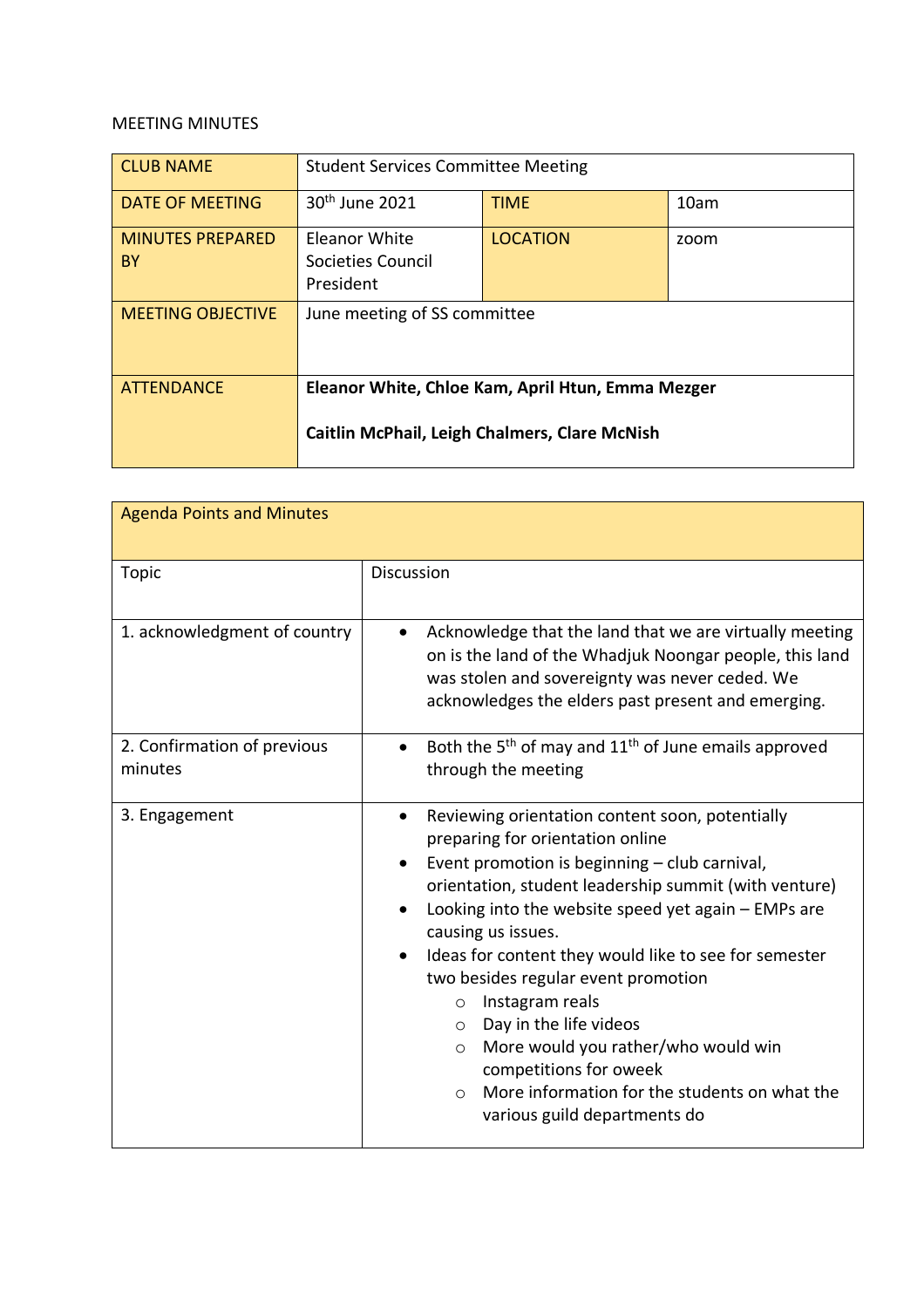| 4. Events         | Guild on the green. Reached out to guild departments<br>$\bullet$<br>to have little stalls to explain what their departments<br>are to students.<br>Approval to instal some things in the grove, hopefully<br>before the next night markets, we will have 100 meters<br>of lights which will be hireable for clubs.<br>Found some hireable lights that clubs will also be able<br>$\bullet$<br>to hire - high demand for clubs<br>End of semester event $-$ currently the guild is booked<br>into the last Friday of semester and the day after is that,<br>EMAS is looking at having a big party on the beach<br>End of exams - Leisure booked in that Friday.<br>Arts union want to do an end of semester party with<br>some other facsocs but unsure what is going to happen<br>- the same day the guild has booked in for end of<br>semester.<br>Would prefer to allow clubs/facsocs to run the events<br>rather than the guild running it themselves.<br>Potential for other parties throughout the semester<br>subject to elections timetabling<br>Daytime pool party/floaty party?<br>Haunted house on oaklawn for Halloween/the ref<br>$\bullet$<br>Perhaps a rollercoaster.<br>$\bullet$<br>Disco/bar on fourth floor Reid library. Potential for |  |
|-------------------|------------------------------------------------------------------------------------------------------------------------------------------------------------------------------------------------------------------------------------------------------------------------------------------------------------------------------------------------------------------------------------------------------------------------------------------------------------------------------------------------------------------------------------------------------------------------------------------------------------------------------------------------------------------------------------------------------------------------------------------------------------------------------------------------------------------------------------------------------------------------------------------------------------------------------------------------------------------------------------------------------------------------------------------------------------------------------------------------------------------------------------------------------------------------------------------------------------------------------------------------------------|--|
|                   | <b>BALL</b>                                                                                                                                                                                                                                                                                                                                                                                                                                                                                                                                                                                                                                                                                                                                                                                                                                                                                                                                                                                                                                                                                                                                                                                                                                                |  |
|                   | This section is not in the minutes for confidentiality of<br>theme.                                                                                                                                                                                                                                                                                                                                                                                                                                                                                                                                                                                                                                                                                                                                                                                                                                                                                                                                                                                                                                                                                                                                                                                        |  |
| 5. Student assist | Unfortunately Student assist could not attend this meeting in<br>$\bullet$<br>person, however a statement was provided via email which I<br>have included here:<br>currently in a busy period with academic misconducts and<br>financial support. Yesterday during the Welfare & Advocacy<br>Committee Meeting it was communicated that students<br>were experiencing additional financial stress in this lockdown<br>due to the sudden loss of work. In response to this, our<br>financial support options were posted on social media which<br>has resulted in an influx of financial support applications and<br>queries. Our Business Support Officer, Aline, is working<br>through these as quickly as she can with support from the<br>rest of the team. Also, with exam results about to be<br>released we are gearing up for a busy review period $\circled{e}$<br>Attended SARC (Sexual Assault Resource Centre) training last<br>week which was extremely valuable to get a re-fresher and to                                                                                                                                                                                                                                                    |  |